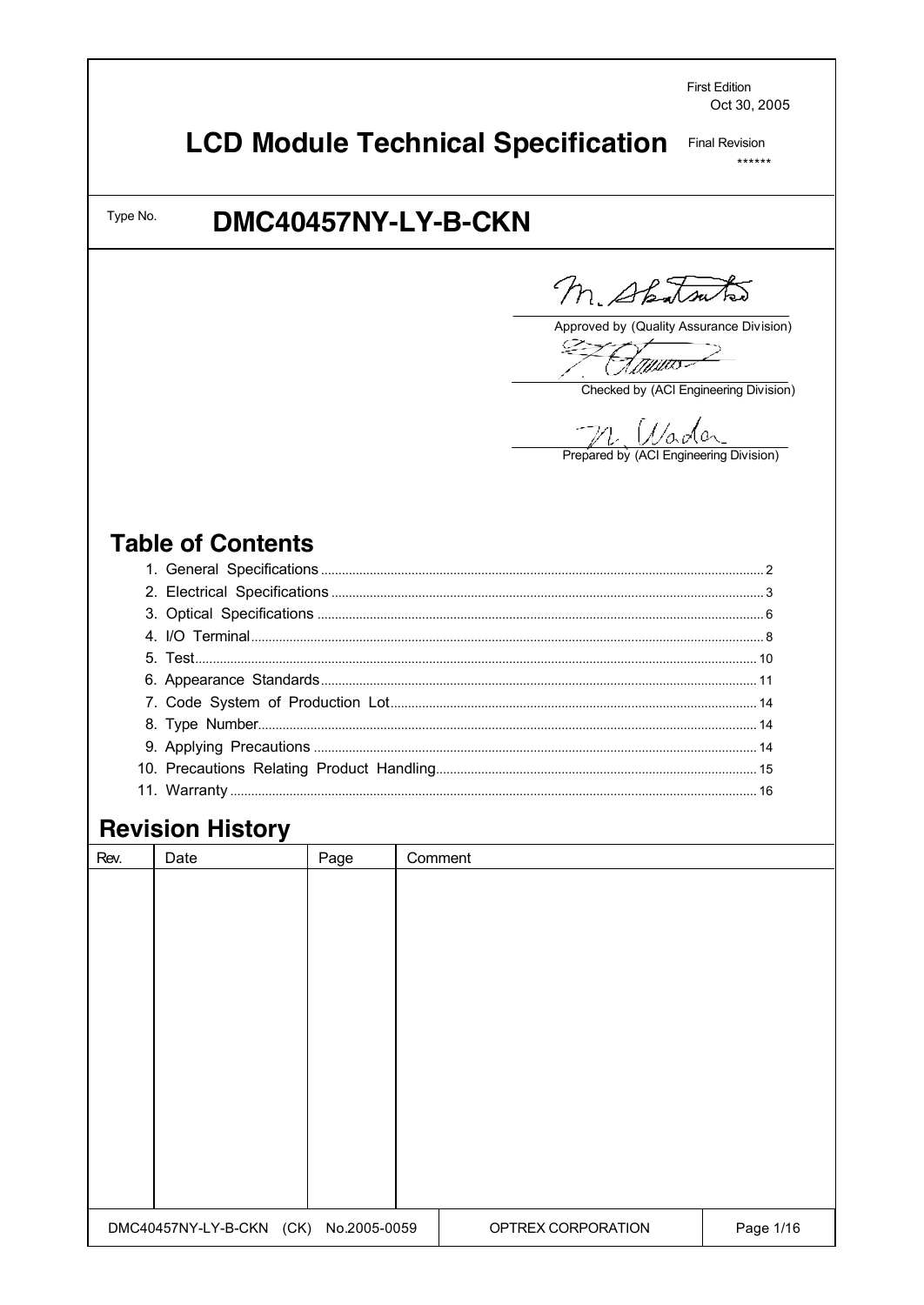## 1.General Specifications

| Operating Temp.     | : min. $0^{\circ}$ C $\sim$ max. 50 $^{\circ}$ C                                                                                                                                                 |
|---------------------|--------------------------------------------------------------------------------------------------------------------------------------------------------------------------------------------------|
| Storage Temp.       | : min. -20°C $\sim$ max. 70°C                                                                                                                                                                    |
| Display Format      | : 40 characters $\times$ 4 lines                                                                                                                                                                 |
| Display Fonts       | $: 5 \times 8$ dots (1 character)                                                                                                                                                                |
| <b>Viewing Area</b> | : 147.0 (W) $\times$ 29.5 (H) mm                                                                                                                                                                 |
|                     | Outline Dimensions : 190.0 (W) $\times$ 54.0 (H) $\times$ 14.6 max. (D) mm                                                                                                                       |
| Weight              | $\div$ 140g max.                                                                                                                                                                                 |
| LCD Type            | : NTD-7705<br>(STN / Yellow-mode / Transmissive)                                                                                                                                                 |
| Viewing Angle       | : 6:00                                                                                                                                                                                           |
| <b>Backlight</b>    | : LED Backlight / Yellow-green                                                                                                                                                                   |
| Drawings            | : Dimensional Outline UE-31695C                                                                                                                                                                  |
| RoHS regulation     | : To our best knowledge, this product satisfies material<br>requirement of RoHS regulation.<br>Our company is doing the best efforts to obtain<br>the equivalent certificate from our suppliers. |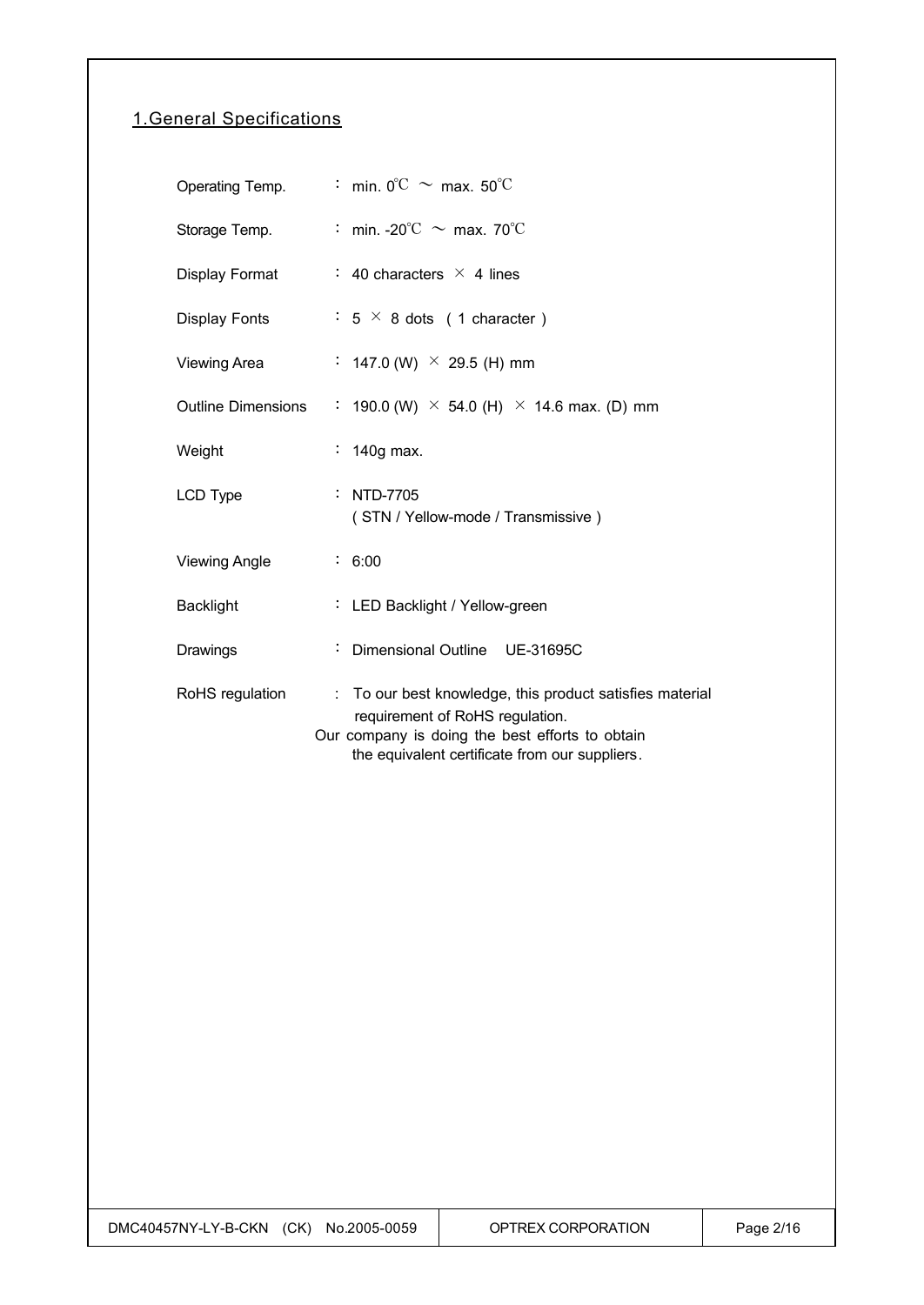## 2.Electrical Specifications

2.1.Absolute Maximum Ratings

|                       |                |            |        |           | $Vss = 0V$ |
|-----------------------|----------------|------------|--------|-----------|------------|
| Parameter             | Symbol         | Conditions | Min.   | Max.      | Units      |
| Supply Voltage        | Vcc-Vss        |            | $-0.3$ | 6.5       | V          |
| (Logic)               |                |            |        |           |            |
| <b>Supply Voltage</b> | <b>VCC-VEE</b> |            | 0      | 6.5       | V          |
| (LCD Drive)           |                |            |        |           |            |
| Input Voltage         | V١             |            | $-0.3$ | $Vcc+0.3$ | v          |
|                       |                |            |        |           |            |

#### 2.2.DC Characteristics

Ta=25℃, Vss=0V Parameter Symbol Conditions Min. Typ. Max. Units Supply Voltage (Logic)  $Vcc-Vss$  - 4.5 - 5.5 V Supply Voltage (LCD Drive) VCC-VEE V High Level Input Voltage  $V_{\text{IH}}$   $V_{\text{CC}}=5.0V \pm 10\%$  2.2  $-$  V  $V_{\text{CC}}$  V Low Level Input Voltage  $V_{IL}$   $V_{CC}=5.0V \pm 10\%$  0  $-$  0.8  $V$ High Level Output Voltage  $V$ OH  $\bigcup$  IOH = -0.205mA  $\bigcup$  2.4  $\bigcup$  -  $\bigcup$  Vcc  $\bigcup$  V Low Level Output Voltage  $V$ OL |  $I$ OL = 1.2mA | 0 | - | 0.4 | V Supply Current ICC VCC-VSS=5.0V - 5.7 15.0 mA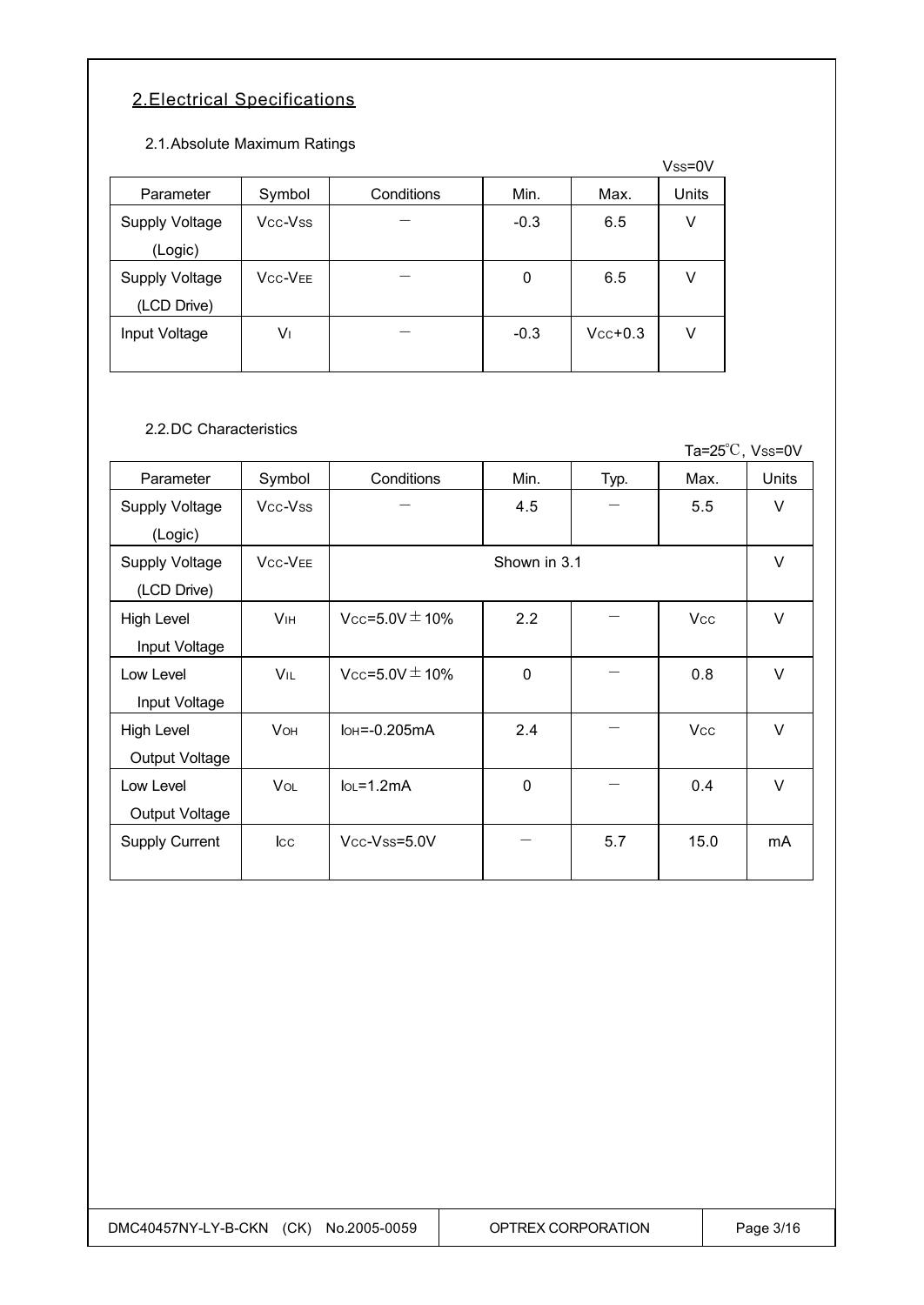#### 2.3.AC Characteristics

Vcc=5.0V $\pm$ 10%

| Parameter             | Symbol                             | Conditions | Min.    | Max. | Units |
|-----------------------|------------------------------------|------------|---------|------|-------|
| Enable Cycle Time     | $t_{\rm CYC}$                      | Fig.1, 2   | 500     |      | ns    |
| Enable Pulse Width    | <b>PWEH</b>                        | Fig. 1, 2  | 300     |      | ns    |
| Enable Rise/Fall Time | $t_{\text{E}}$ r, $t_{\text{E}}$ f | Fig. 1, 2  |         | 25   | ns    |
|                       |                                    |            | $60*1$  | 25   | ns    |
| Address Setup Time    | t <sub>AS</sub>                    | Fig.1, 2   | $100*2$ |      | ns    |
| Address Hold Time     | t <sub>дн</sub>                    | Fig.1, 2   | 10      |      | ns    |
| Write Data Setup Time | t <sub>DSW</sub>                   | Fig.1      | 100     |      | ns    |
| Write Data Hold Time  | $t_{\text{DHW}}$                   | Fig.1      | 10      |      | ns    |
| Read Data Delay Time  | $t_{\rm DDR}$                      | Fig.2      |         | 190  | ns    |
| Read Data Hold Time   | $t_{\text{DHR}}$                   | Fig.2      | 20      |      | ns    |

\*1 : 8 bit operation mode

\*2 : 4 bit operation mode





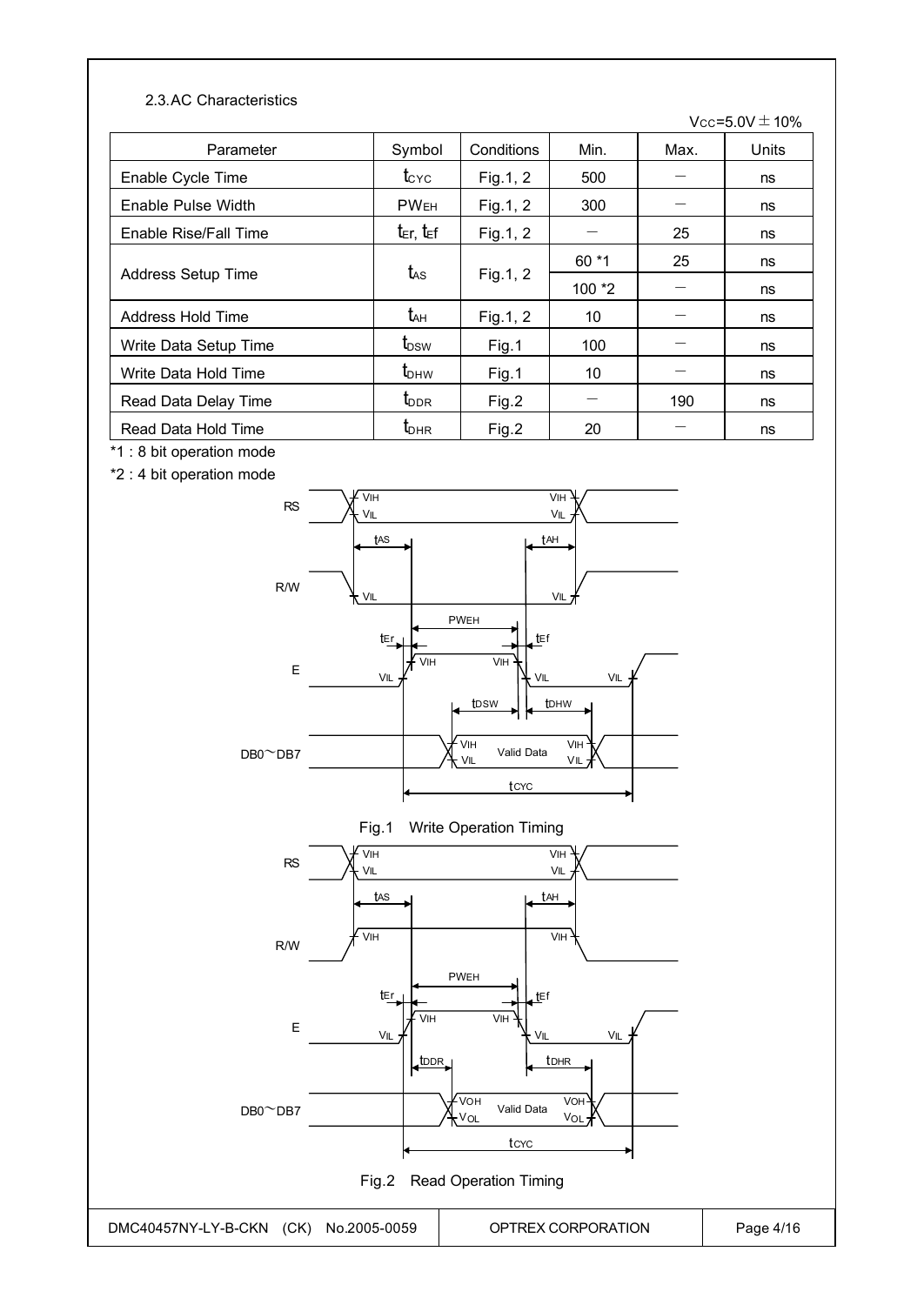## 2.4.Lighting Specifications

#### 2.4.1.Absolute Maximum Ratings

|                              |        |            |      |      |      | Ta= $25^{\circ}$ C |
|------------------------------|--------|------------|------|------|------|--------------------|
| Parameter                    | Symbol | Conditions | Min. | Typ. | Max. | Units              |
| <b>Foward Current</b>        | IF     | Note 1     |      |      | 960  | mA                 |
| Reverse Voltage              | Vr     |            |      |      | 8    |                    |
| <b>LED Power Dissipation</b> | РD     |            | _    |      | 4.1  | mW                 |

Note 1 : Refer to the foward current derating curve.



### 2.4.2.Operating Characteristics

Ta=25℃

| Parameter                | Symbol | Conditions          | Min. | Typ. | Max. | Jnits           |
|--------------------------|--------|---------------------|------|------|------|-----------------|
| Foward Voltage           | VF     | $F = 480 \text{mA}$ | 3.8  | 4.0  | 4.2  |                 |
| Luminance of             |        | $F = 480 \text{mA}$ | 50   |      |      | $\text{cd/m}^*$ |
| <b>Backlight Surface</b> |        |                     |      |      |      |                 |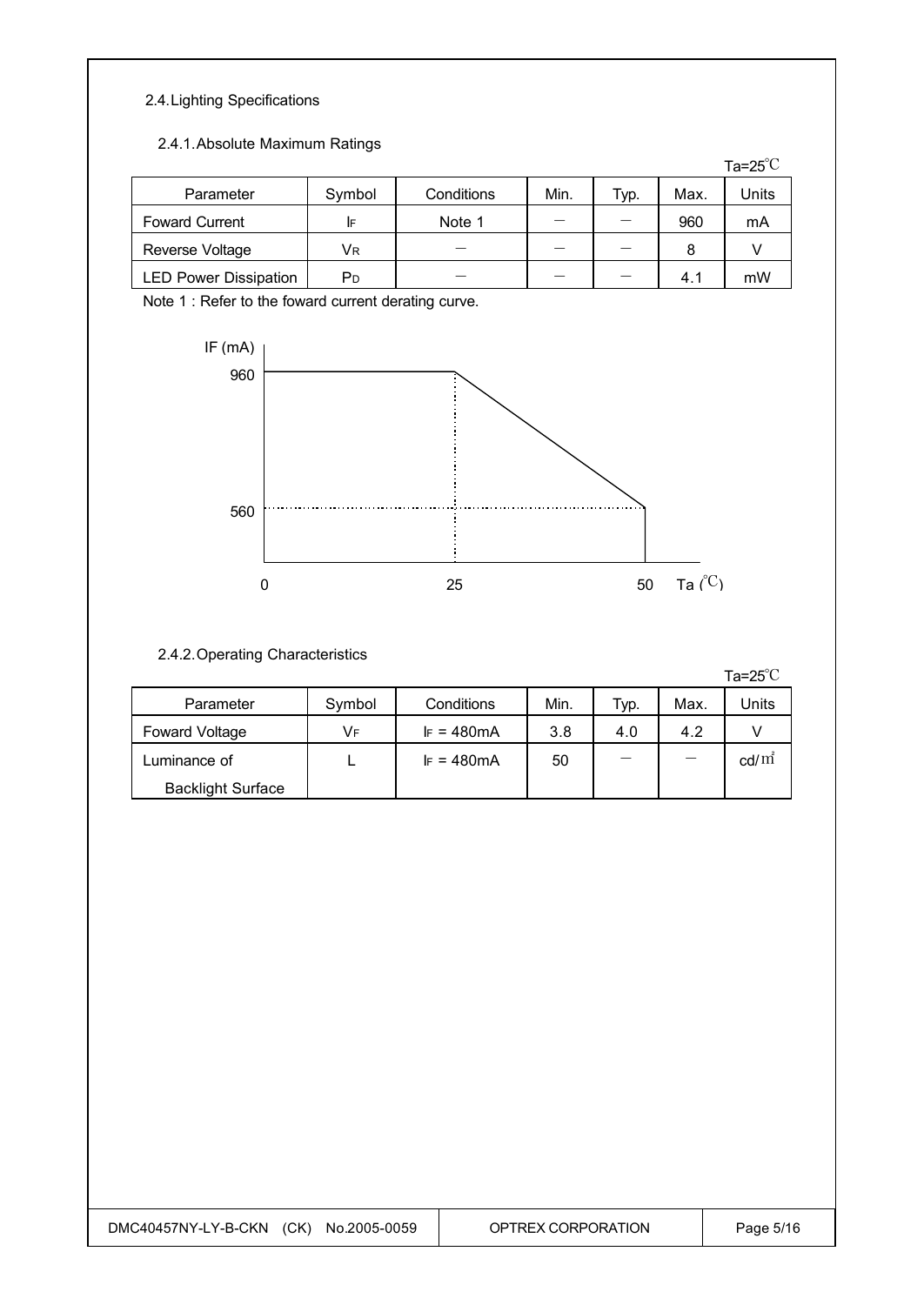## 3.Optical Specifications

3.1.LCD Driving Voltage

| Parameter                  | Symbol  | Conditions                 | Min. | Typ. | Max. | Units |
|----------------------------|---------|----------------------------|------|------|------|-------|
| Recommended                |         | Ta= $0^{\circ}$ C          | _    |      | 5.0  |       |
| <b>LCD Driving Voltage</b> | Vcc-Vee | Ta=25 $^{\circ}\mathrm{C}$ | 4.3  | 4.6  | 4.9  |       |
| Note 1                     |         | Ta= $50^{\circ}$ C         | 4.0  | _    |      |       |

Note 1 : Voltage (Applied actual waveform to LCD Module) for the best contrast. The range of minimum and maximum shows tolerance of the operating voltage. The specified contrast ratio and response time are not guaranteed over the entire range.

3.2.Optical Characteristics

|                                              | 3.2. Optical Characteristics                                                                                                                                                                                              |                                                                                                                                 | Ta=25 <sup>°</sup> C, 1/16 Duty, 1/4.5 Bias, V <sub>D</sub> =4.6V (Note 4),                                                                                                                                                                                                                                                                                                                                                                                                                                                                                                                                                                   |                                        |                               | $\theta = 0$ . | $\phi = -$ |
|----------------------------------------------|---------------------------------------------------------------------------------------------------------------------------------------------------------------------------------------------------------------------------|---------------------------------------------------------------------------------------------------------------------------------|-----------------------------------------------------------------------------------------------------------------------------------------------------------------------------------------------------------------------------------------------------------------------------------------------------------------------------------------------------------------------------------------------------------------------------------------------------------------------------------------------------------------------------------------------------------------------------------------------------------------------------------------------|----------------------------------------|-------------------------------|----------------|------------|
|                                              | Parameter                                                                                                                                                                                                                 | Symbol                                                                                                                          | Conditions                                                                                                                                                                                                                                                                                                                                                                                                                                                                                                                                                                                                                                    | Min.                                   | Typ.                          | Max.           | Units      |
| Contrast Ratio                               | Note 1                                                                                                                                                                                                                    | <b>CR</b>                                                                                                                       | $\theta = 0^{\degree}$ , $\phi = -\degree$                                                                                                                                                                                                                                                                                                                                                                                                                                                                                                                                                                                                    |                                        | 5                             |                |            |
| <b>Viewing Angle</b>                         |                                                                                                                                                                                                                           |                                                                                                                                 |                                                                                                                                                                                                                                                                                                                                                                                                                                                                                                                                                                                                                                               | Shown in 3.3                           |                               |                |            |
| Response                                     | Rise<br>Note 2                                                                                                                                                                                                            | $\tau$ r                                                                                                                        |                                                                                                                                                                                                                                                                                                                                                                                                                                                                                                                                                                                                                                               | $\overline{\phantom{0}}$               | 130                           | 200            | ms         |
| Time                                         | Decay Note 3                                                                                                                                                                                                              | τd                                                                                                                              |                                                                                                                                                                                                                                                                                                                                                                                                                                                                                                                                                                                                                                               | $\overline{\phantom{0}}$               | 180                           | 280            | ms         |
| Note 1:<br>Note $2:$<br>Note 3:<br>Note $4:$ | $CR = LOFF / LON$<br>Lon: Luminance of the ON segments<br>LOFF: Luminance of the OFF segments<br>when ON signal is applied.<br>when OFF signal is applied.<br>definded as follows.<br>$V_D = (Vth1 + Vth2) / 2$<br>$VO-P$ | Contrast ratio is definded as follows.<br>Definition of Driving Voltage VD<br>1/( $f \in X$ A)<br>$\langle$ ON SIGNAL $\rangle$ | The time that the luminance level reaches 90% of the saturation level from 0%<br>The time that the luminance level reaches 10% of the saturation level from 100%<br>Assuming that the typical driving waveforms shown below are applied to the LCD Panel<br>at 1/A Duty - 1/B Bias (A: Duty Number, B: Bias Number). Driving voltage Vo is<br>Vth1 : The voltage Vo-P that should provide 50% of the satulation level in the luminance<br>at the segment which the ON signal is applied to.<br>Vth2 : The voltage Vo-P that should provide 50% of the satulation level in the luminance<br>at the segment which the OFF signal is applied to. | 1/fF<br>$\langle$ OFF SIGNAL $\rangle$ | $(B-2)$ <sup>×</sup> VO-P / B |                |            |

DMC40457NY-LY-B-CKN (CK) No.2005-0059 | OPTREX CORPORATION | Page 6/16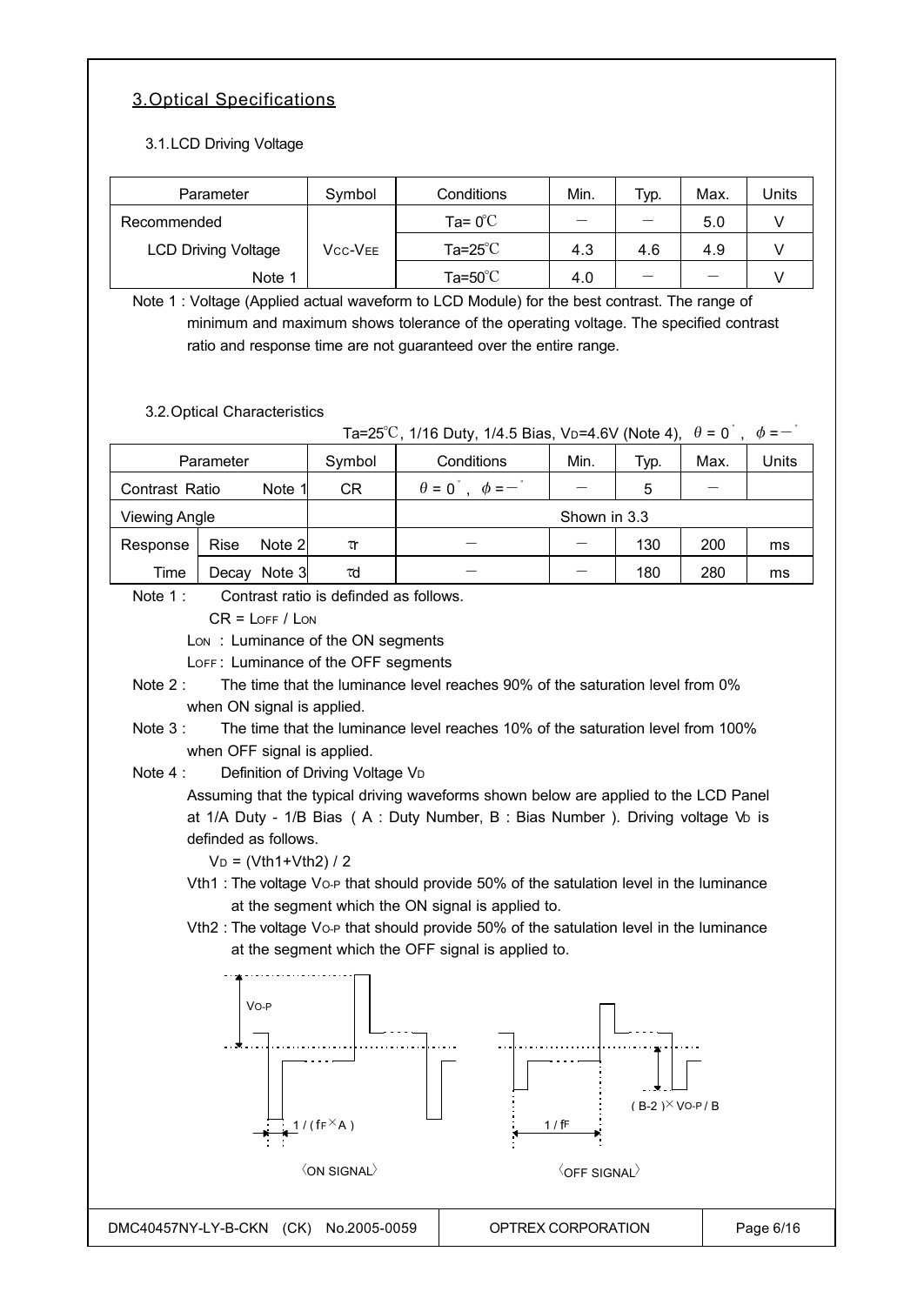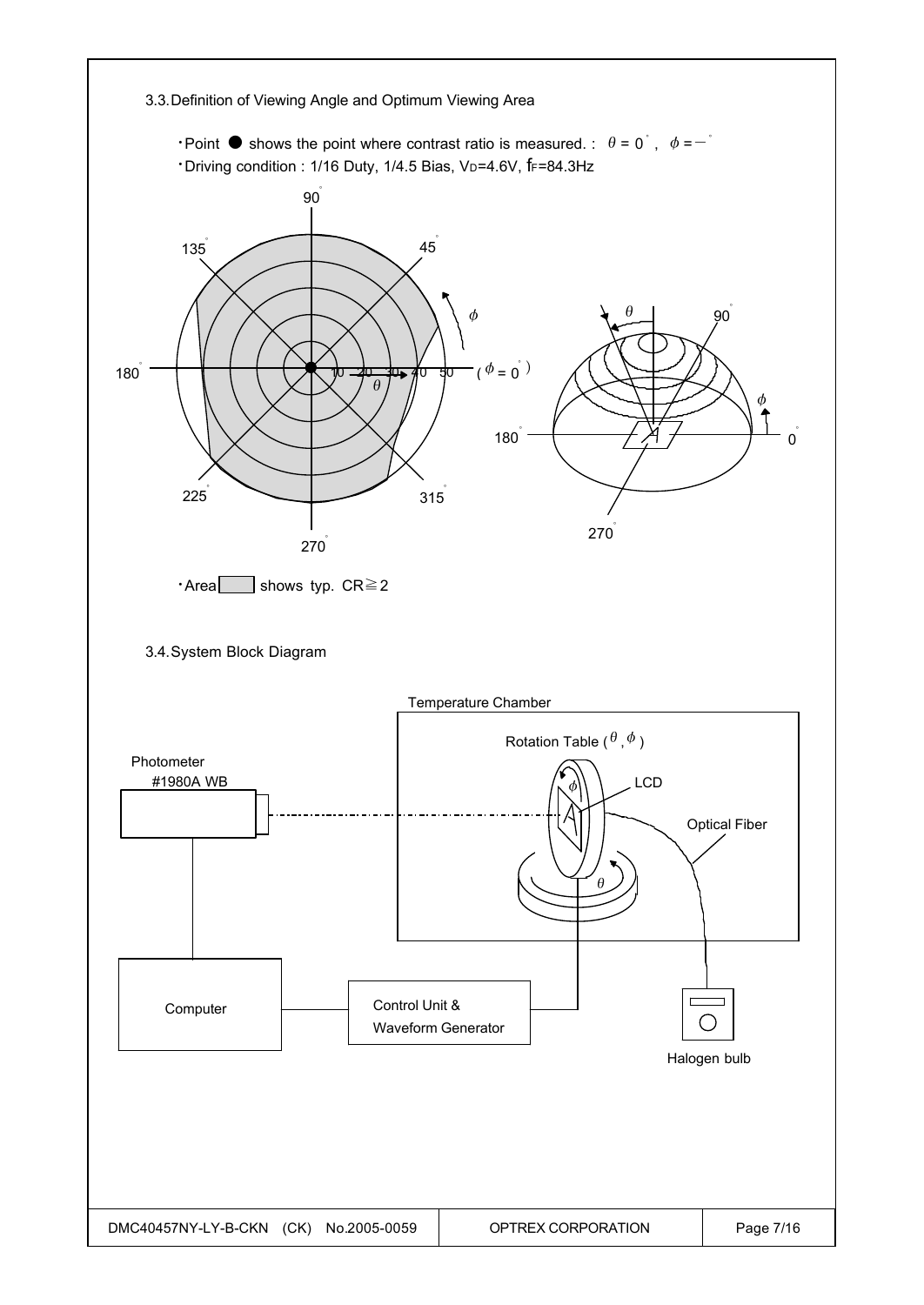## 4.I/O Terminal

#### 4.1.Pin Assignment

| No.            | Symbol           | Level                | Function                                          |
|----------------|------------------|----------------------|---------------------------------------------------|
| 1              | DB7              | H/L                  | Data Bus Line                                     |
| $\overline{2}$ | DB <sub>6</sub>  | H/L                  | Data Bus Line                                     |
| 3              | DB <sub>5</sub>  | H/L                  | Data Bus Line                                     |
| 4              | DB4              | H/L                  | Data Bus Line                                     |
| 5              | DB <sub>3</sub>  | H/L                  | Data Bus Line / Non-connection at 4-bit operation |
| 6              | D <sub>B2</sub>  | H/L                  | Data Bus Line / Non-connection at 4-bit operation |
| $\overline{7}$ | DB <sub>1</sub>  | H/L                  | Data Bus Line / Non-connection at 4-bit operation |
| 8              | DB <sub>0</sub>  | H/L                  | Data Bus Line / Non-connection at 4-bit operation |
| 9              | E1               | $H, H \rightarrow L$ | Enable Signal (No pull-up Resister)               |
| 10             | R/W              | H/L                  | Read/Write Select Signal H: Read L: Write         |
| 11             | <b>RS</b>        | H/L                  | Register Select Signal                            |
| 12             | <b>VEE</b>       |                      | Power Supply for LCD Drive                        |
| 13             | <b>Vss</b>       |                      | Power Supply (0V, GND)                            |
| 14             | Vcc              |                      | Power Supply for Logic                            |
| 15             | E <sub>2</sub>   | $H, H \rightarrow L$ | Enable Signal (No pull-up Resister)               |
| 16             | <b>NC</b>        |                      | Non-connection                                    |
| 17             | LED <sub>K</sub> |                      | <b>LED Cathode Terminal</b>                       |
| 18             | <b>LEDA</b>      |                      | <b>LED Anode Terminal</b>                         |

4.2.Example of Power Supply

It is recommended to apply a potentiometer for the contrast adjust due to the tolerance of the driving voltage and its temperature dependence.

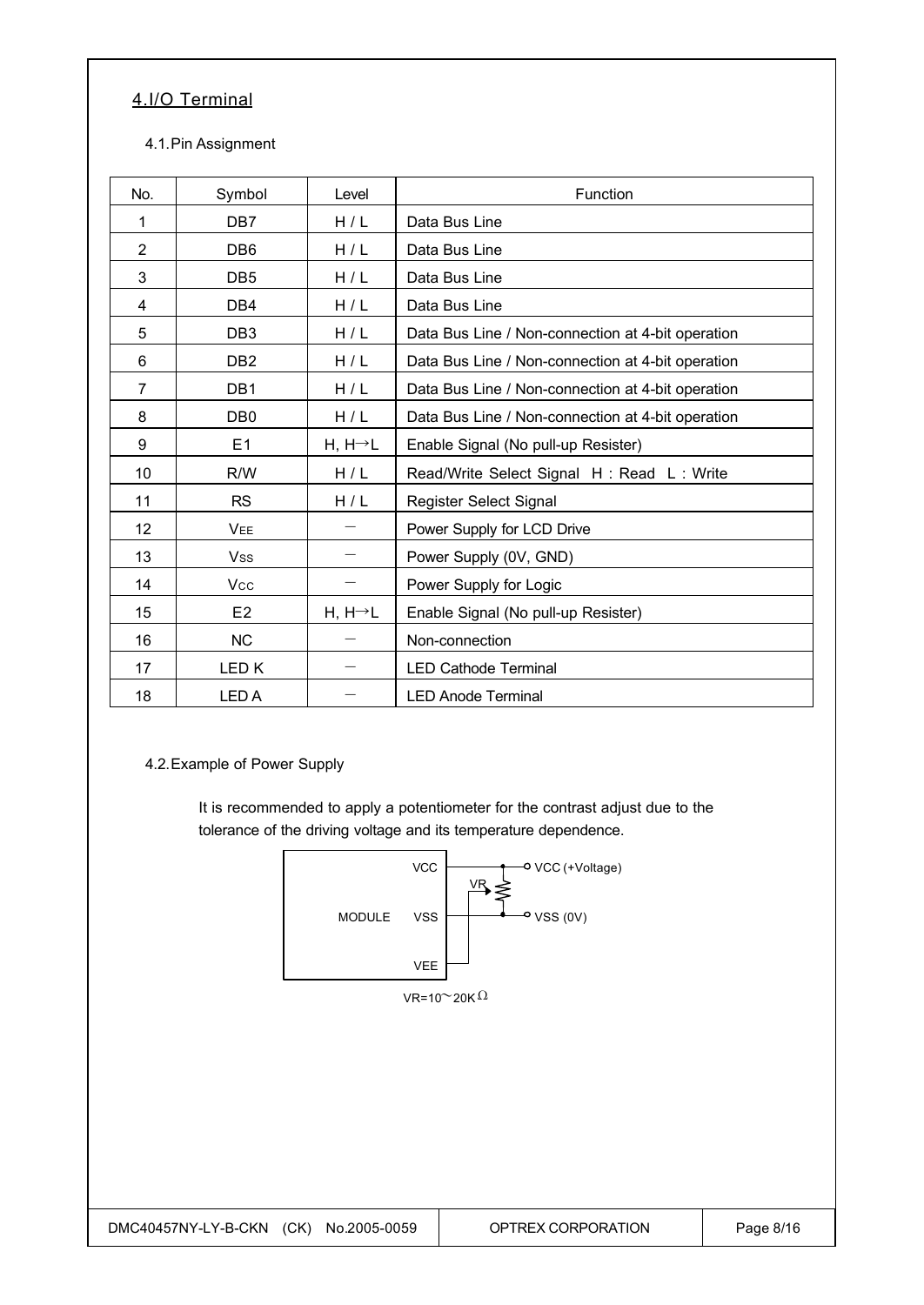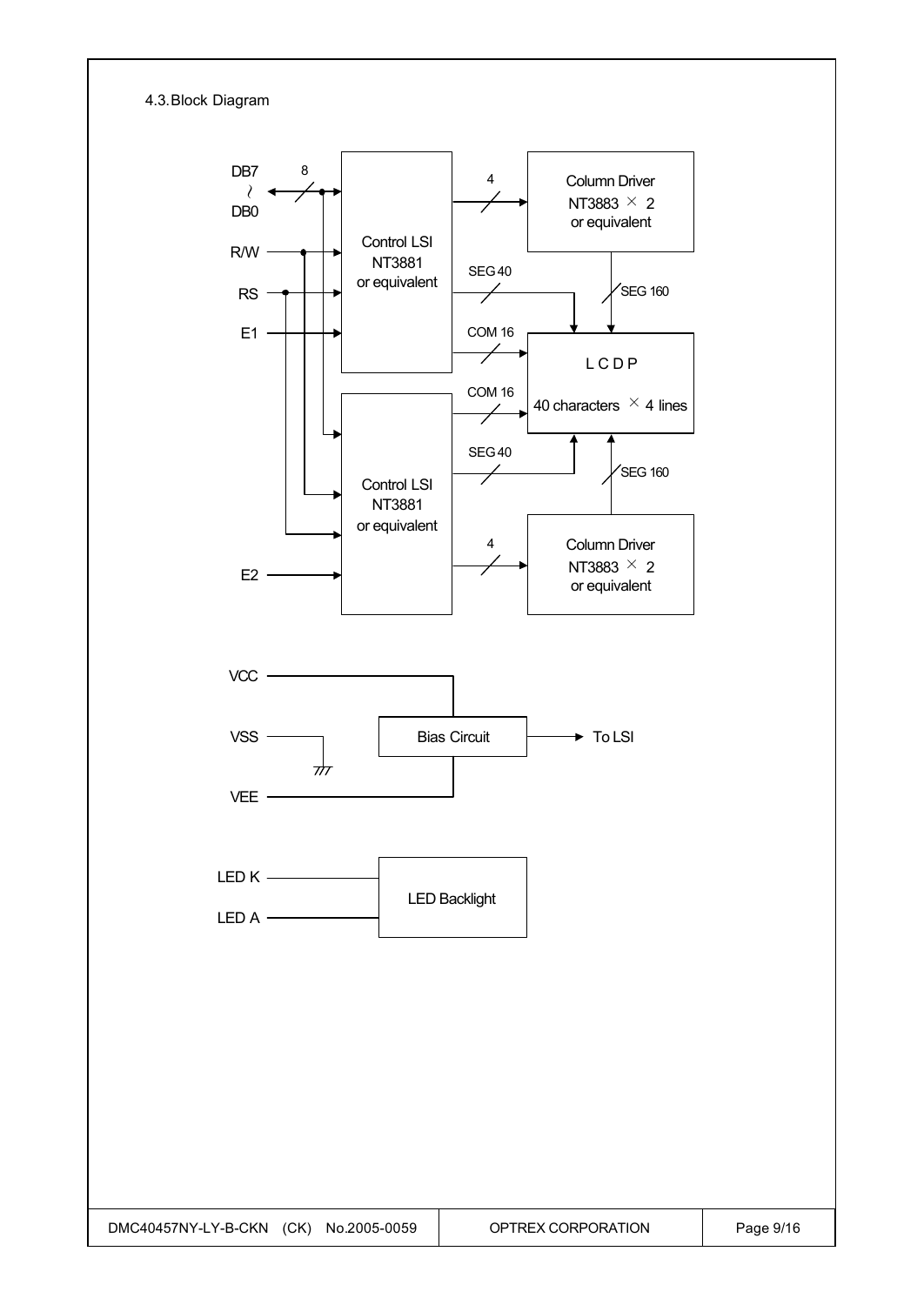## 5.Test

No change on display and in operation under the following test condition.

| No.            | Parameter                         | Conditions                                                                                                                                                                  | <b>Notes</b> |
|----------------|-----------------------------------|-----------------------------------------------------------------------------------------------------------------------------------------------------------------------------|--------------|
| 1              | <b>High Temperature Operating</b> | $50^{\circ}$ C ± 2°C, 96hrs (operation state)                                                                                                                               |              |
| $\overline{2}$ | Low Temperature Operating         | $0^{\circ}C \pm 2^{\circ}C$ , 96hrs (operation state)                                                                                                                       | 3            |
| 3              | <b>High Temperature Storage</b>   | $70^{\circ}$ C $\pm$ 2 $^{\circ}$ C, 96hrs                                                                                                                                  | 4            |
| 4              | Low Temperature Storage           | -20 $\mathrm{^{\circ}C} \pm 2\mathrm{^{\circ}C}$ , 96hrs                                                                                                                    | 3, 4         |
| 5              | Damp Proof Test                   | 40°C $\pm$ 2°C, 90 $\sim$ 95%RH, 96hrs                                                                                                                                      | 3, 4         |
| 6              | <b>Vibration Test</b>             | Total fixed amplitude: 1.5mm                                                                                                                                                | 5            |
|                |                                   | Vibration Frequency: $10 \sim 55$ Hz                                                                                                                                        |              |
|                |                                   | One cycle 60 seconds to 3 directions of X, Y, Z for                                                                                                                         |              |
|                |                                   | each 15 minutes                                                                                                                                                             |              |
| $\overline{7}$ | <b>Shock Test</b>                 | To be measured after dropping from 60cm high on                                                                                                                             |              |
|                |                                   | the concrete surface in packing state.                                                                                                                                      |              |
|                |                                   | Dropping method corner dropping<br>F<br>A corner: once<br>Edge dropping<br>G<br>С<br>B,C,D edge: once<br>B<br>Face dropping<br>E,F,G face: once<br>60cm<br>Concrete Surface |              |

Note 1 : Unless otherwise specified, tests will be conducted under the following condition. Temperature : 20±5℃

Humidity :  $65 \pm 5\%$ 

Note 2 : Unless otherwise specified, tests will be not conducted under functioning state.

- Note 3 : No dew condensation to be observed.
- Note 4 :The function test shall be conducted after 4 hours storage at the normal temperature and humidity after removed from the test chamber.
- Note 5 :Vibration test will be conducted to the product itself without putting it in a container.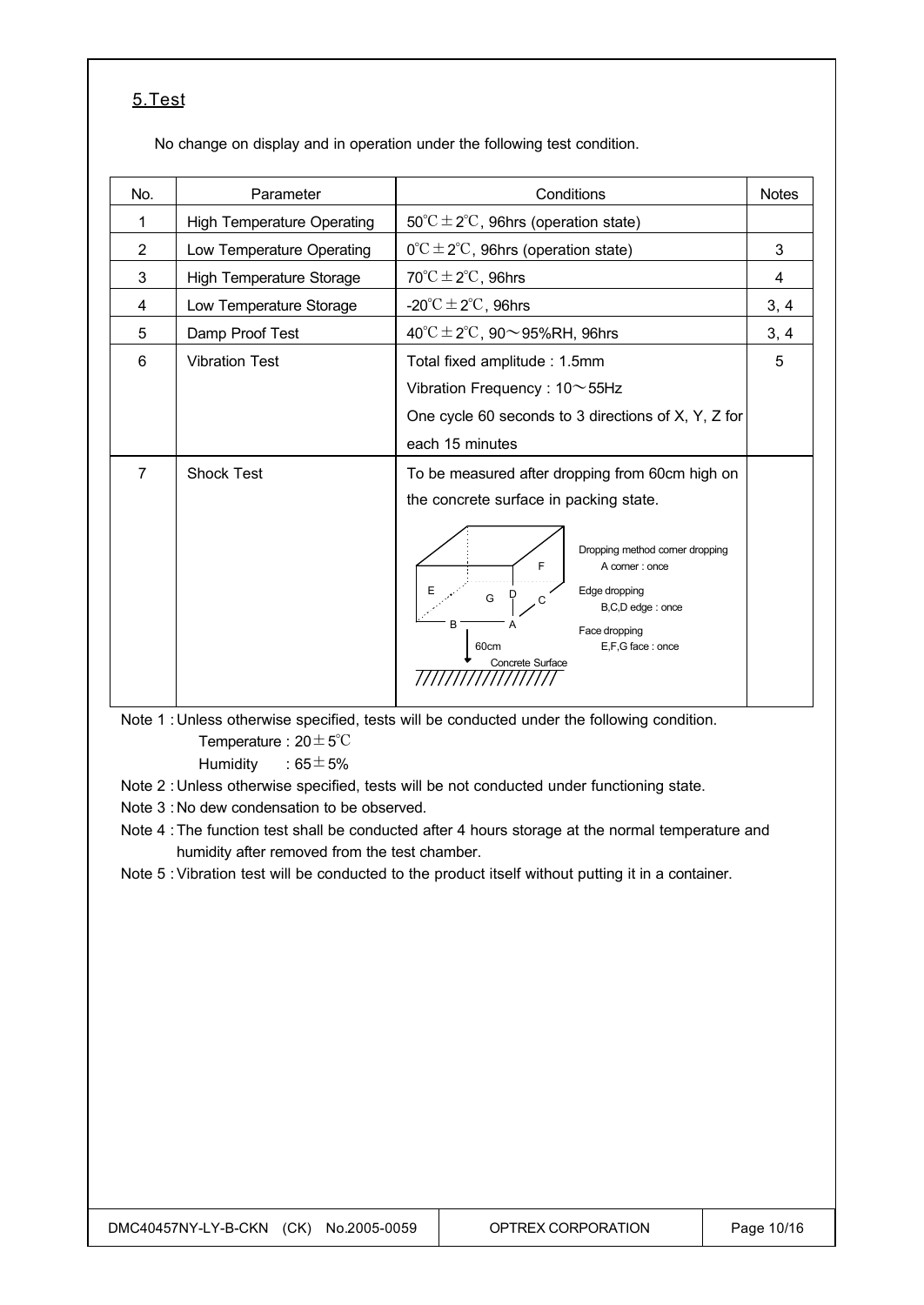### 6.Appearance Standards

6.1.Inspection conditions

The LCD shall be inspected under 40W white fluorescent light.

The distance between the eyes and the sample shall be more than 30cm.

All directions for inspecting the sample should be within 45<sup>°</sup> against perpendicular line.



6.2.Definition of applicable Zones



A Zone : Active display area

B Zone : Area from outside of "A Zone" to validity viewing area

C Zone : Rest parts

A Zone + B Zone = Validity viewing area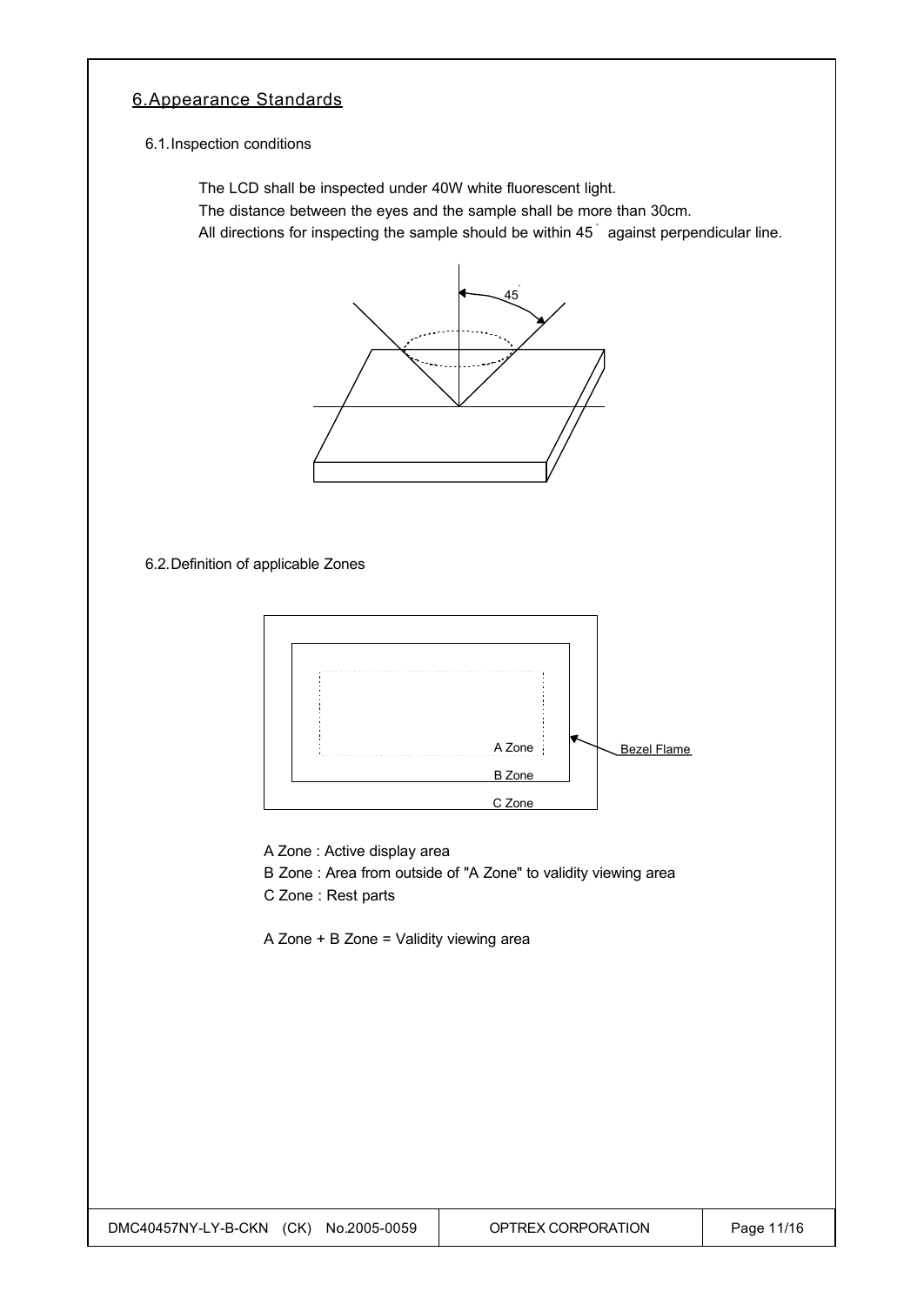#### 6.3.Standards

| <b>Black and</b><br>(1) Round Shape<br>1<br>White Spots,<br>Zone<br>Acceptable Number<br>$\mathsf{C}$<br>Foreign Substances<br>B<br>Dimension (mm)<br>A<br>$\star$<br>$\star$<br>$\star$<br>$D \leq 0.1$<br>$\star$<br>$0.1 \le D \le 0.2$<br>5<br>5<br>$\star$<br>$0.2 \le D \le 0.3$<br>0<br>$\mathbf{1}$<br>0.3 < D<br>$\star$<br>0<br>$\mathbf 0$<br>$D = (Long + Short) / 2$ *: Disregard<br>(2) Line Shape<br>Acceptable Number<br>Zone<br>$\mathbf C$<br>B<br>X/mm)<br>Y(mm)<br>A<br>$\star$<br>$\star$<br>$\star$<br>$0.02 \ge W$<br>$\star$<br>$2.0 \le L$<br>$0.03 \ge W$<br>$\mathfrak{S}$<br>3<br>$\star$<br>$1.0 \leq L$<br>$0.04 \ge W$<br>1<br>$\overline{2}$<br>$\star$<br>$1.0 \leq L$<br>$0.05 \ge W$<br>$\sqrt{2}$<br>0<br>$0.05<$ W<br>In the same way $(1)$<br>X: Length Y: Width *: Disregard<br>Total defects shall not exceed 5.<br>$\overline{2}$<br>Air Bubbles<br>Zone<br>(between glass<br>Acceptable Number<br>$\mathsf C$<br>& polarizer)<br>B<br>Dimension (mm)<br>A<br>$\star$<br>$D \leq 0.15$<br>$\star$<br>$\star$<br>$0.15< D \le 0.3$<br>$\star$<br>$\ensuremath{\mathsf{3}}$<br>$\mathbf{2}$<br>$0.3 \le D \le 0.5$<br>$\star$<br>$\mathbf{1}$<br>$\mathbf{2}$<br>$0.5 \leq D \leq 1.0$<br>$\star$<br>$\pmb{0}$<br>$\mathbf 1$<br>*: Disregard<br>Total defects shall not exceed 3. |  |  |  |  |  |  |  |
|---------------------------------------------------------------------------------------------------------------------------------------------------------------------------------------------------------------------------------------------------------------------------------------------------------------------------------------------------------------------------------------------------------------------------------------------------------------------------------------------------------------------------------------------------------------------------------------------------------------------------------------------------------------------------------------------------------------------------------------------------------------------------------------------------------------------------------------------------------------------------------------------------------------------------------------------------------------------------------------------------------------------------------------------------------------------------------------------------------------------------------------------------------------------------------------------------------------------------------------------------------------------------------------------------------------------------|--|--|--|--|--|--|--|
|                                                                                                                                                                                                                                                                                                                                                                                                                                                                                                                                                                                                                                                                                                                                                                                                                                                                                                                                                                                                                                                                                                                                                                                                                                                                                                                           |  |  |  |  |  |  |  |
|                                                                                                                                                                                                                                                                                                                                                                                                                                                                                                                                                                                                                                                                                                                                                                                                                                                                                                                                                                                                                                                                                                                                                                                                                                                                                                                           |  |  |  |  |  |  |  |
|                                                                                                                                                                                                                                                                                                                                                                                                                                                                                                                                                                                                                                                                                                                                                                                                                                                                                                                                                                                                                                                                                                                                                                                                                                                                                                                           |  |  |  |  |  |  |  |
|                                                                                                                                                                                                                                                                                                                                                                                                                                                                                                                                                                                                                                                                                                                                                                                                                                                                                                                                                                                                                                                                                                                                                                                                                                                                                                                           |  |  |  |  |  |  |  |
|                                                                                                                                                                                                                                                                                                                                                                                                                                                                                                                                                                                                                                                                                                                                                                                                                                                                                                                                                                                                                                                                                                                                                                                                                                                                                                                           |  |  |  |  |  |  |  |
|                                                                                                                                                                                                                                                                                                                                                                                                                                                                                                                                                                                                                                                                                                                                                                                                                                                                                                                                                                                                                                                                                                                                                                                                                                                                                                                           |  |  |  |  |  |  |  |
|                                                                                                                                                                                                                                                                                                                                                                                                                                                                                                                                                                                                                                                                                                                                                                                                                                                                                                                                                                                                                                                                                                                                                                                                                                                                                                                           |  |  |  |  |  |  |  |
|                                                                                                                                                                                                                                                                                                                                                                                                                                                                                                                                                                                                                                                                                                                                                                                                                                                                                                                                                                                                                                                                                                                                                                                                                                                                                                                           |  |  |  |  |  |  |  |
|                                                                                                                                                                                                                                                                                                                                                                                                                                                                                                                                                                                                                                                                                                                                                                                                                                                                                                                                                                                                                                                                                                                                                                                                                                                                                                                           |  |  |  |  |  |  |  |
|                                                                                                                                                                                                                                                                                                                                                                                                                                                                                                                                                                                                                                                                                                                                                                                                                                                                                                                                                                                                                                                                                                                                                                                                                                                                                                                           |  |  |  |  |  |  |  |
|                                                                                                                                                                                                                                                                                                                                                                                                                                                                                                                                                                                                                                                                                                                                                                                                                                                                                                                                                                                                                                                                                                                                                                                                                                                                                                                           |  |  |  |  |  |  |  |
|                                                                                                                                                                                                                                                                                                                                                                                                                                                                                                                                                                                                                                                                                                                                                                                                                                                                                                                                                                                                                                                                                                                                                                                                                                                                                                                           |  |  |  |  |  |  |  |
|                                                                                                                                                                                                                                                                                                                                                                                                                                                                                                                                                                                                                                                                                                                                                                                                                                                                                                                                                                                                                                                                                                                                                                                                                                                                                                                           |  |  |  |  |  |  |  |
|                                                                                                                                                                                                                                                                                                                                                                                                                                                                                                                                                                                                                                                                                                                                                                                                                                                                                                                                                                                                                                                                                                                                                                                                                                                                                                                           |  |  |  |  |  |  |  |
|                                                                                                                                                                                                                                                                                                                                                                                                                                                                                                                                                                                                                                                                                                                                                                                                                                                                                                                                                                                                                                                                                                                                                                                                                                                                                                                           |  |  |  |  |  |  |  |
|                                                                                                                                                                                                                                                                                                                                                                                                                                                                                                                                                                                                                                                                                                                                                                                                                                                                                                                                                                                                                                                                                                                                                                                                                                                                                                                           |  |  |  |  |  |  |  |
|                                                                                                                                                                                                                                                                                                                                                                                                                                                                                                                                                                                                                                                                                                                                                                                                                                                                                                                                                                                                                                                                                                                                                                                                                                                                                                                           |  |  |  |  |  |  |  |
|                                                                                                                                                                                                                                                                                                                                                                                                                                                                                                                                                                                                                                                                                                                                                                                                                                                                                                                                                                                                                                                                                                                                                                                                                                                                                                                           |  |  |  |  |  |  |  |
|                                                                                                                                                                                                                                                                                                                                                                                                                                                                                                                                                                                                                                                                                                                                                                                                                                                                                                                                                                                                                                                                                                                                                                                                                                                                                                                           |  |  |  |  |  |  |  |
|                                                                                                                                                                                                                                                                                                                                                                                                                                                                                                                                                                                                                                                                                                                                                                                                                                                                                                                                                                                                                                                                                                                                                                                                                                                                                                                           |  |  |  |  |  |  |  |
|                                                                                                                                                                                                                                                                                                                                                                                                                                                                                                                                                                                                                                                                                                                                                                                                                                                                                                                                                                                                                                                                                                                                                                                                                                                                                                                           |  |  |  |  |  |  |  |
|                                                                                                                                                                                                                                                                                                                                                                                                                                                                                                                                                                                                                                                                                                                                                                                                                                                                                                                                                                                                                                                                                                                                                                                                                                                                                                                           |  |  |  |  |  |  |  |
|                                                                                                                                                                                                                                                                                                                                                                                                                                                                                                                                                                                                                                                                                                                                                                                                                                                                                                                                                                                                                                                                                                                                                                                                                                                                                                                           |  |  |  |  |  |  |  |
|                                                                                                                                                                                                                                                                                                                                                                                                                                                                                                                                                                                                                                                                                                                                                                                                                                                                                                                                                                                                                                                                                                                                                                                                                                                                                                                           |  |  |  |  |  |  |  |
|                                                                                                                                                                                                                                                                                                                                                                                                                                                                                                                                                                                                                                                                                                                                                                                                                                                                                                                                                                                                                                                                                                                                                                                                                                                                                                                           |  |  |  |  |  |  |  |
|                                                                                                                                                                                                                                                                                                                                                                                                                                                                                                                                                                                                                                                                                                                                                                                                                                                                                                                                                                                                                                                                                                                                                                                                                                                                                                                           |  |  |  |  |  |  |  |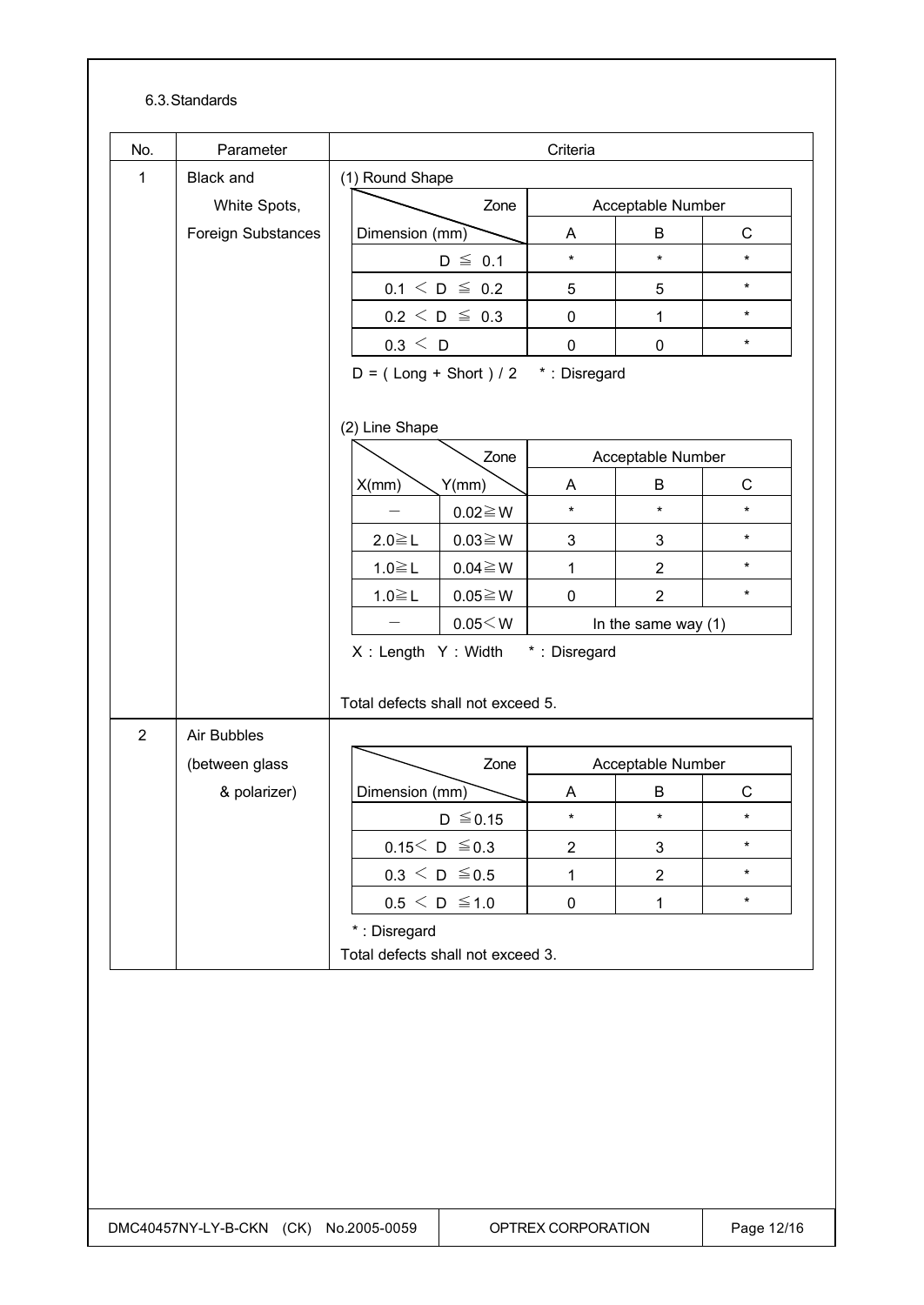| No.        | Parameter                             | Criteria                              |                                                                       |  |
|------------|---------------------------------------|---------------------------------------|-----------------------------------------------------------------------|--|
| $\sqrt{3}$ | The Shape of Dot                      | (1) Dot Shape (with Dent)<br>$0.15 =$ |                                                                       |  |
|            |                                       |                                       |                                                                       |  |
|            |                                       | As per the sketch of left hand.       |                                                                       |  |
|            |                                       | (2) Dot Shape (with Projection)       |                                                                       |  |
|            |                                       | Should not be connected to next dot.  |                                                                       |  |
|            |                                       | (3) Pin Hole                          |                                                                       |  |
|            |                                       | (Less than 0.1mm is no counted.)      | $(X+Y) / 2 \le 0.2$ mm                                                |  |
|            |                                       | Total defects shall not exceed 5.     |                                                                       |  |
| 4          | <b>Polarizer Scratches</b>            | Not to be conspicuous defects.        |                                                                       |  |
| $\sqrt{5}$ | <b>Polarizer Dirts</b>                | defective.                            | If the stains are removed easily from LCDP surface, the module is not |  |
| $\,6\,$    | <b>Color Variation</b>                | Not to be conspicuous defects.        |                                                                       |  |
|            |                                       |                                       |                                                                       |  |
|            | DMC40457NY-LY-B-CKN (CK) No.2005-0059 | OPTREX CORPORATION                    | Page 13/16                                                            |  |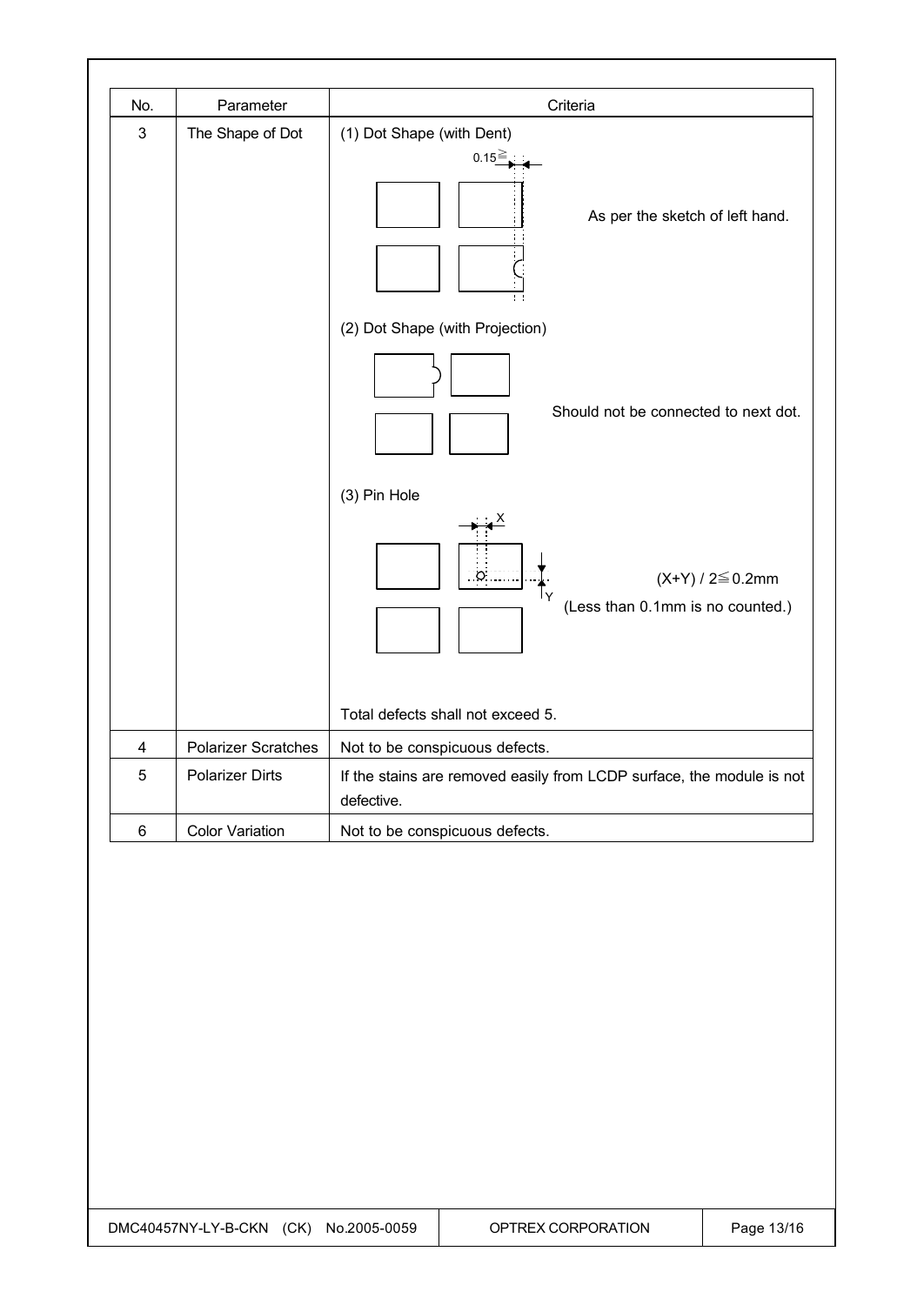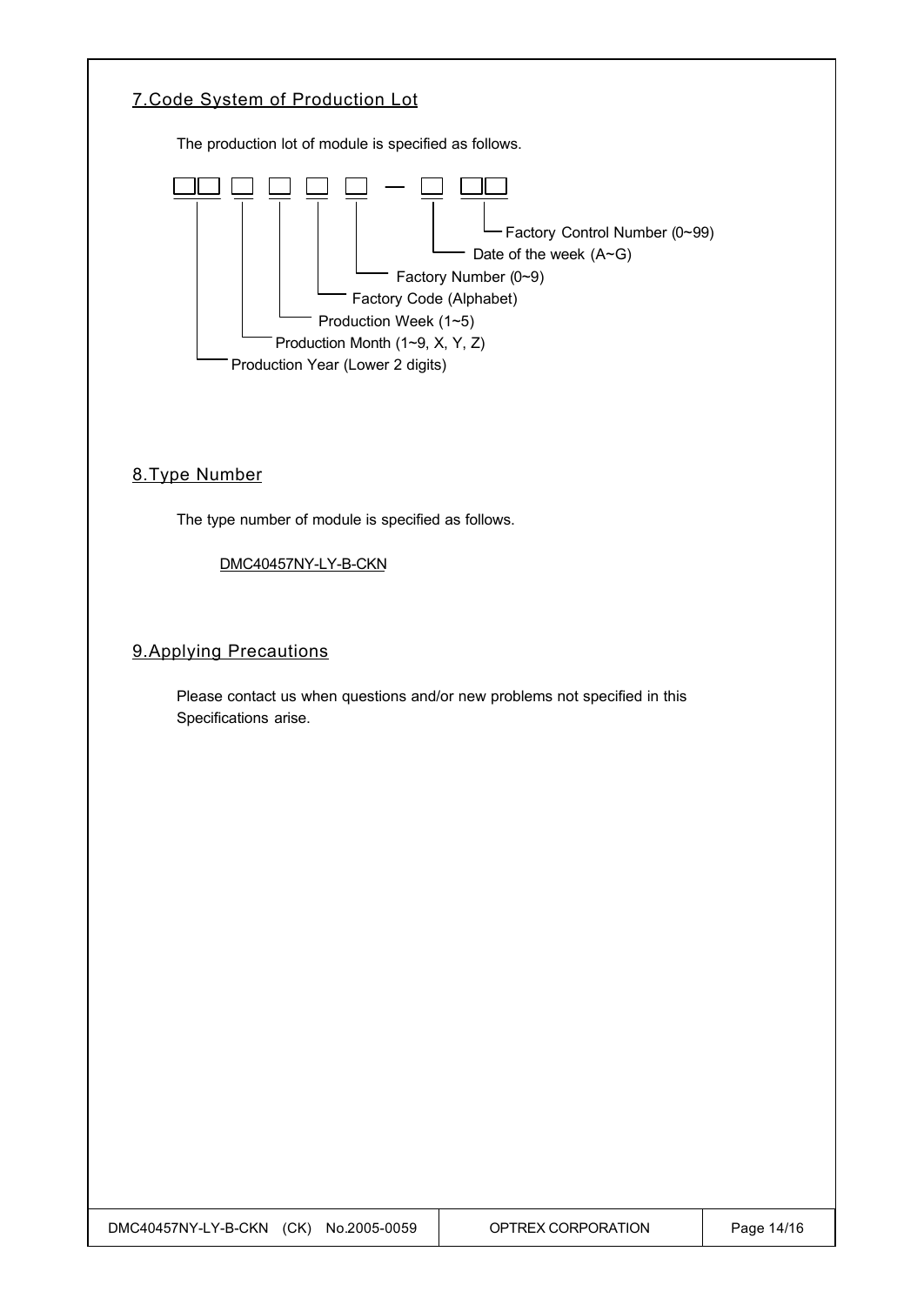### 10.Precautions Relating Product Handling

The Following precautions will guide you in handling our product correctly.

- 1) Liquid crystal display devices
- 1. The liquid crystal display device panel used in the liquid crystal display module is made of plate glass. Avoid any strong mechanical shock. Should the glass break handle it with care.
- 2. The polarizer adhering to the surface of the LCD is made of a soft material. Guard against scratching it.
- 2) Care of the liquid crystal display module against static electricity discharge.
- 1. When working with the module, be sure to ground your body and any electrical equipment you may be using. We strongly recommend the use of anti static mats ( made of rubber ), to protect work tables against the hazards of electrical shock.
- 2. Avoid the use of work clothing made of synthetic fibers. We recommend cotton clothing or other conductivity-treated fibers.
- 3. Slowly and carefully remove the protective film from the LCD module, since this operation can generate static electricity.
- 3) When the LCD module alone must be stored for long periods of time:
	- 1.Protect the modules from high temperature and humidity.
- 2.Keep the modules out of direct sunlight or direct exposure to ultraviolet rays.
- 3.Protect the modules from excessive external forces.
- 4) Use the module with a power supply that is equipped with an overcurrent protector circuit,since the module is not provided with this protective feature.
- 5) Do not ingest the LCD fluid itself should it leak out of a damaged LCD module. Should hands or clothing come in contact with LCD fluid, wash immediately with soap.
- 6) Conductivity is not guaranteed for models that use metal holders where solder connections between the metal holder and the PCB are not used. Please contact us to discuss appropriate ways to assure conductivity.
- 7) For models which use CFL:
	- 1.High voltage of 1000V or greater is applied to the CFL cable connector area. Care should be taken not to touch connection areas to avoid burns.
- 2.Protect CFL cables from rubbing against the unit and thus causing the wire jacket to become worn.
- 3.The use of CFLs for extended periods of time at low temperatures will significantly shorten their service life.
- 8) For models which use touch panels:
- 1.Do not stack up modules since they can be damaged by components on neighboring modules.
- 2.Do not place heavy objects on top of the product. This could cause glass breakage.
- 9) For models which use COG,TAB,or COF:
- 1.The mechanical strength of the product is low since the IC chip faces out unprotected from the rear. Be sure to protect the rear of the IC chip from external forces.
- 2.Given the fact that the rear of the IC chip is left exposed, in order to protect the unit from electrical damage, avoid installation configurations in which the rear of the IC chip runs the risk of making any electrical contact.